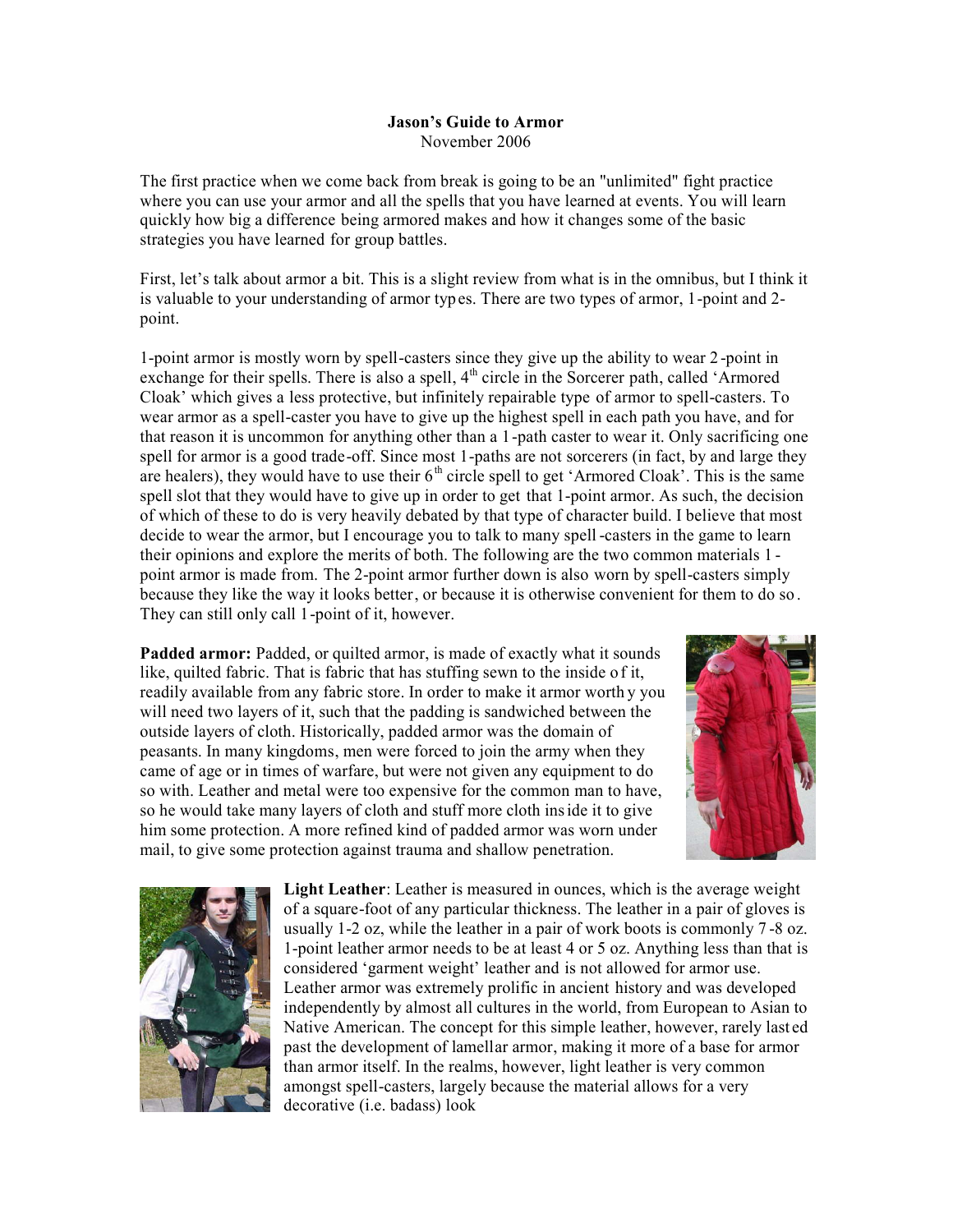2-point armor is what fighters wear, and I cannot adequately express to you the humongous difference that exists in that one extra point. You will no doubt learn it on your own. The general trade-off for 2-point armor is that it is in some way heavier or more cumbersome than 1-point. Modern developments in materials have closed that gap a bit, but have widened the gap for cost. With 2-point armor everything is a trade-off. You can have armor for \$30 if you want to make some chain for yourself, but it will be heavy. You can also have chain that is almost weightless but it will cost you \$400. Chain mail is easy to move in but it destroys your ability to be stealthy. Leather makes no noise at all, but always restricts your movement in some fashion. These are not universally true, but there will always be some sort of balance between weight, movement, aesthetics, noise, cost, durability, storage, how hot it keeps you in the summer, how cold it makes you in the winter… no armor has everything. Since 2-point armor tends to be heavier-weight by nature, a common concern with it is that it be light enough to feel weapon blows through. For that reason plate-type armor has never been highly regarded in the Realms, and it is uncommon to see people using it.

In the older days of Realms, it was a couple years before any newbie came upon their first suit of 2-point armor. You couldn't just buy armor online, and most people had to make simple chain mail themselves, even winding and cutting the wire on their own to make rings. Times have, of course, changed, and most people have 2-point, bought or made from cheap materials, within a couple months. That is the opportunity I have tried to give you with your studded leather, but it's not too early to start thinking about the other things you want. The following are common types of 2-point armor.

**Chain Mail:** This is the real meat-and-potatoes of realms armor. Essentially it is made of thousands of metal rings all interlinked in one of many patterns. Sometimes people use very large ring s (over 1", for example) and refer to the armor as ring mail. Commonly, chain mail will have short sleeves and go down to mid-thigh, covering several hit locations. Sometimes people have chain mail with long sleeves or that goes down past their knees for even better coverage. By far, the most prolific head armor in the game is the chain mail coif. The most common materials that chain mail is made out of are steel and aluminum. Steel chain mail is heavy, and if you get normal steel it will rust pretty quickl y. Galvanized steel prevents rusting for many years, but also leaves nickel resid ue on your garb so you have to wash it a lot. Stainless steel is a great material all around, but is very expensive. Aluminum is light, but the malleability of the metal often causes the rings to pull apart in the high-stress areas of a suit. Machine made chain mail made out of any of these materials often has welded or riveted links, which increase the durability of the suit tremendously, but also the cost. People still knit their own chain mail, and it is still a cheap, albeit time consuming method of getting armor, but it is becoming more and more common to buy it outright. You can get a shirt and coif on eBay for about \$100 for the set, and it is hard to beat a price like that for something you will use for years. Historically, chain mail was very common, especially in India where its construction was elevated to an art form. Chain shirts were commonly worn under suits of plate to provide protection to the articulated areas that plate could not cover well.



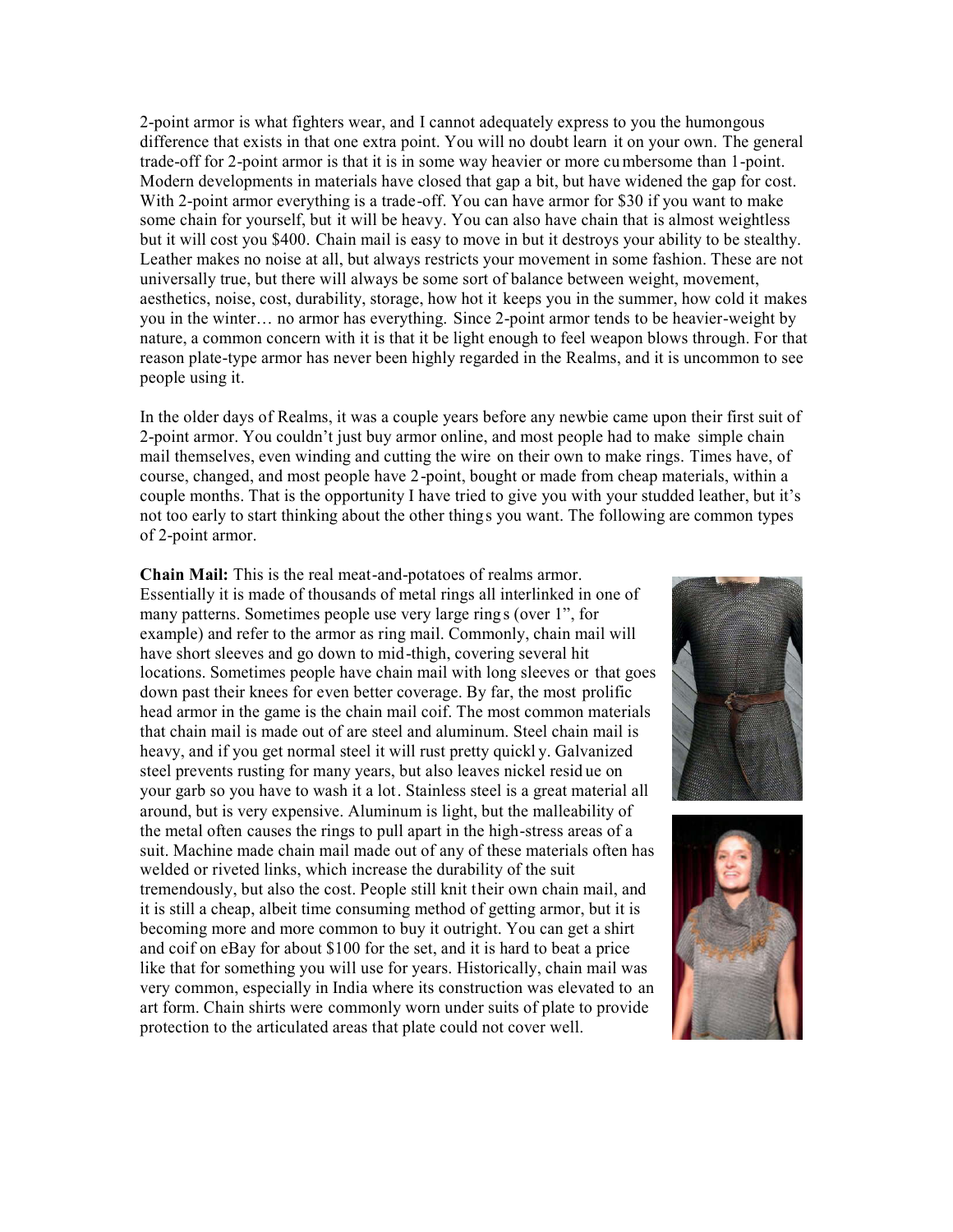

**Heavy Leather:** Heavy leather is at least 10 oz in weight. It should be noted that anything thicker than 15 oz would be unsuitable, because it would be difficult to feel shots through it. People love heavy leather because it is possible to create some very aesthetically beautiful suits of armor. Even if people wear some other type of torso armor, such as chain mail, people will often still have leather bracers, as they are a pretty accessible item, buyable at almost any renaissance faire. Thick leather, however, is not cheap, and professionally made suits of leather armor are one of the most expensive things you could ever buy. For that reason almost all leather armor in the Realms is hand-made by the player wearing it, some of it excellently crafted and amazingly complex. Because the material is expensive, and the tools it requires are many and diverse, making suits of heavy leather are generally not the domain of beginners, though something simple like bracers certainly can be. Another way to make heavy armor is to take a slightly lighter grade of leather (say 6-8oz) and harden it by melting wax into it or boiling it. These are advanced leatherworking techniques which were more common back when the only way you could have 2-point leather armor was by hardening it. The rule has relaxed a bit so you don't have to be an expert crafter to have the armor you want. Just like light leather, heavy leather was very common in ancient history, but gave way to lamellar armor soon afterwards (see below). Stylized kinds of leather armor that look like suits of gothic plate are a complete anachronism, only existing in the world of fantasy. Luckily, that's what we play in, so they're really cool.

**Lamellar Armor:** Lamellar armor (from the Latin: Lmella, meaning a small thin plate) is a catch-all term which means any type of leather that has other components attached to it. As expected, when you attach other, more rigid components to the base suit, it increases both the trauma -reducing and the penetration-stopping properties of the armor. For the purposes of Realms, lamellar armor also includes attaching rigid components to pad ded armor or heavy cloth. The rule in Realms that allows lamellar armor to count as two point is that the rigid components have to be within one inch of one another. Studded leather is a popular type of lamellar armor, and is both inexpensive and relatively quick to make, so is heartily recommended for a newbie's first armor. Brigandine armor (from old French, meaning a rmor for a skirmisher, or brigand) is made by attaching small plates to the base cloth or leather and can also be cheap to make, however does require a lot of sewing or similar leatherworking techniques as leather armor. Other types of Realms lamellar have included attaching large rings to a suit or very thick leather plates riveted to a thinner leather under-armor. "Scale" armor is typically made from metal, plastic, or thick-leather scales stitched or riveted to a thin suit of leather or cloth. Samurai Armor that has been used in the realms has been made of plastic plates that are woven together with string/cord and may not have had any backing to it at all. Historically, lamellar armor dominated the rank-and-file portion of the battlefield for centuries, well after the invention of chain mail and plate, largely because all-metal armors were simply unaffordable to the non-professional soldier.



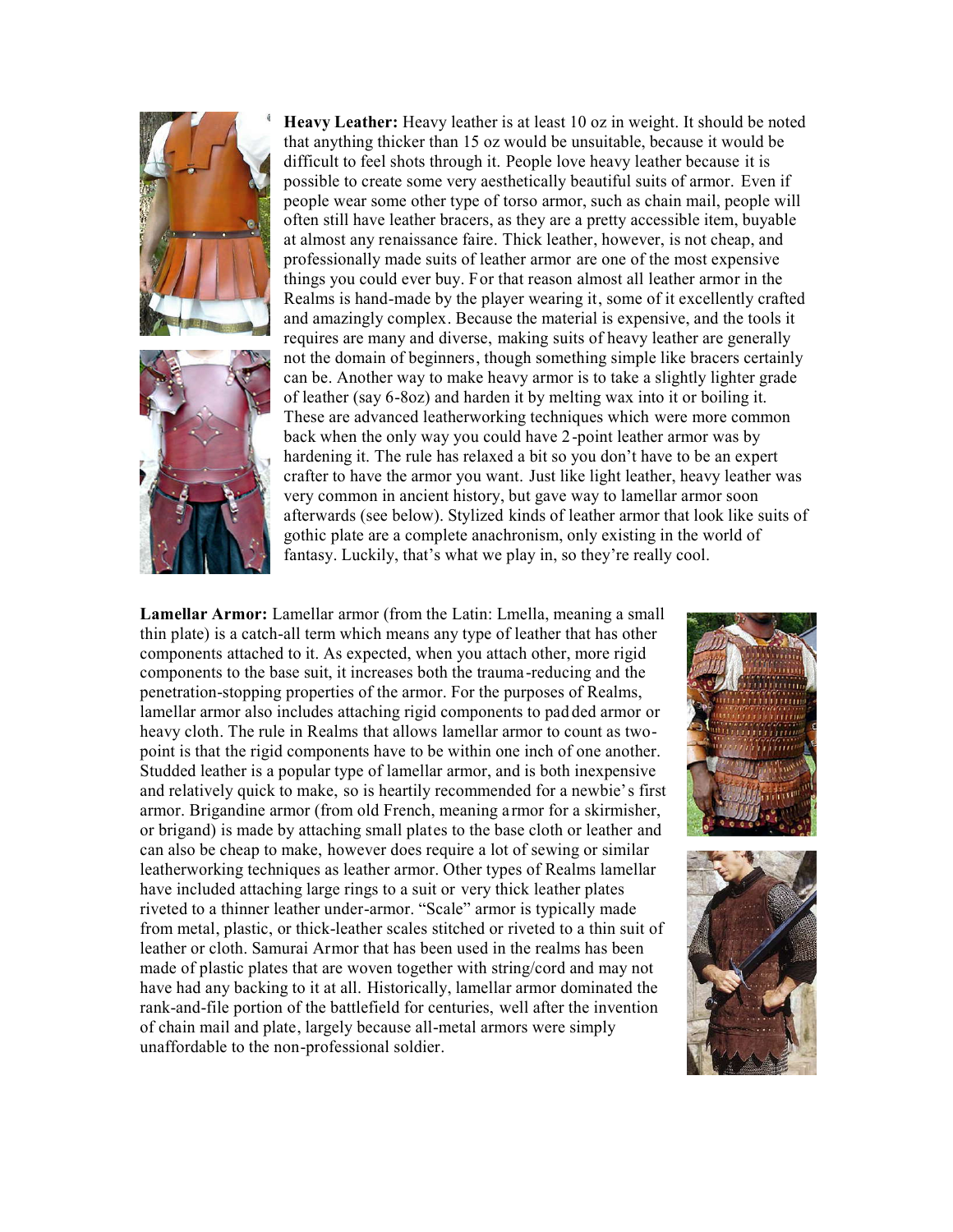The above are the most basic armor types in the game, but it is only the briefest display of diversity. Players have made some very impressive suits of armor by combining the above types, experimenting with new materials, and refining the various crafting skills involved. If you have some new ideas that you would like to try, I would be happy to talk to you about them, and help you experiment with ways to make them work. Some of the best innovations in the game have come from new players with new ideas, so don't be timid about stepping up.

One of the sources of pride for a Realms player is in crating his/her own suit of armor. However many people have decided to take advantage of the modern convenience of armor purchasable over the internet. Following, I attempt to give you some advice on buying the latter, and supplies for the former.

Buying armor on eBay is a great idea. There is a ton of stuff available, bracers and chain mail coifs being especially prolific. Search using the terms "larp armor" "leather armor" or "chain mail" and see what you get. The following are pictures of stuff up there are the time of this composition. All of the following are currently going for about \$100.



Remember, with eBay you should always take note of the shipping price. It is very common for armor coming out of Asia to have a \$2 bid and a \$300 shipping price. Also, a lot o f the armor up there is for SCA, meaning that it is specifically designed to protect against blows, and therefore render light weapons contact like ours undetectable. This and the plate armor that is often on eBay are unsuitable for Realms.

The following are some well-known websites to purchase new armor from. This stuff looks excellent but is rarely inexpensive. Many of these sites have a turn -around time on getting you your armor, because they produce it to order after you purchase it.

Wolfgaard Armory – Some incredible looking professional leather armor. [Wholesale Armor](http://www.wholesalearmor.com/) – Good prices on standard chain mail pieces. [Azon Butcher Mail](http://www.ringmesh.com/Homex.htm) – This is extremely light machined chain mail made for butchers. [Museum Replicas](http://www.museumreplicas.com/webstore/Home.aspx) – They have some high-quality, inexpensive items. [Schmitthenner Armory](http://www.schmitthenner.com/) – All types of armor, professionally made, but not cheap. [Knight's Edge](http://www.knightsedge.com/chainmail.htm?ref=google-ad&gclid=CNnOzZSH1YgCFQWHQAodOkecPQ) – Well made chain mail at average prices. Riveted mail is available.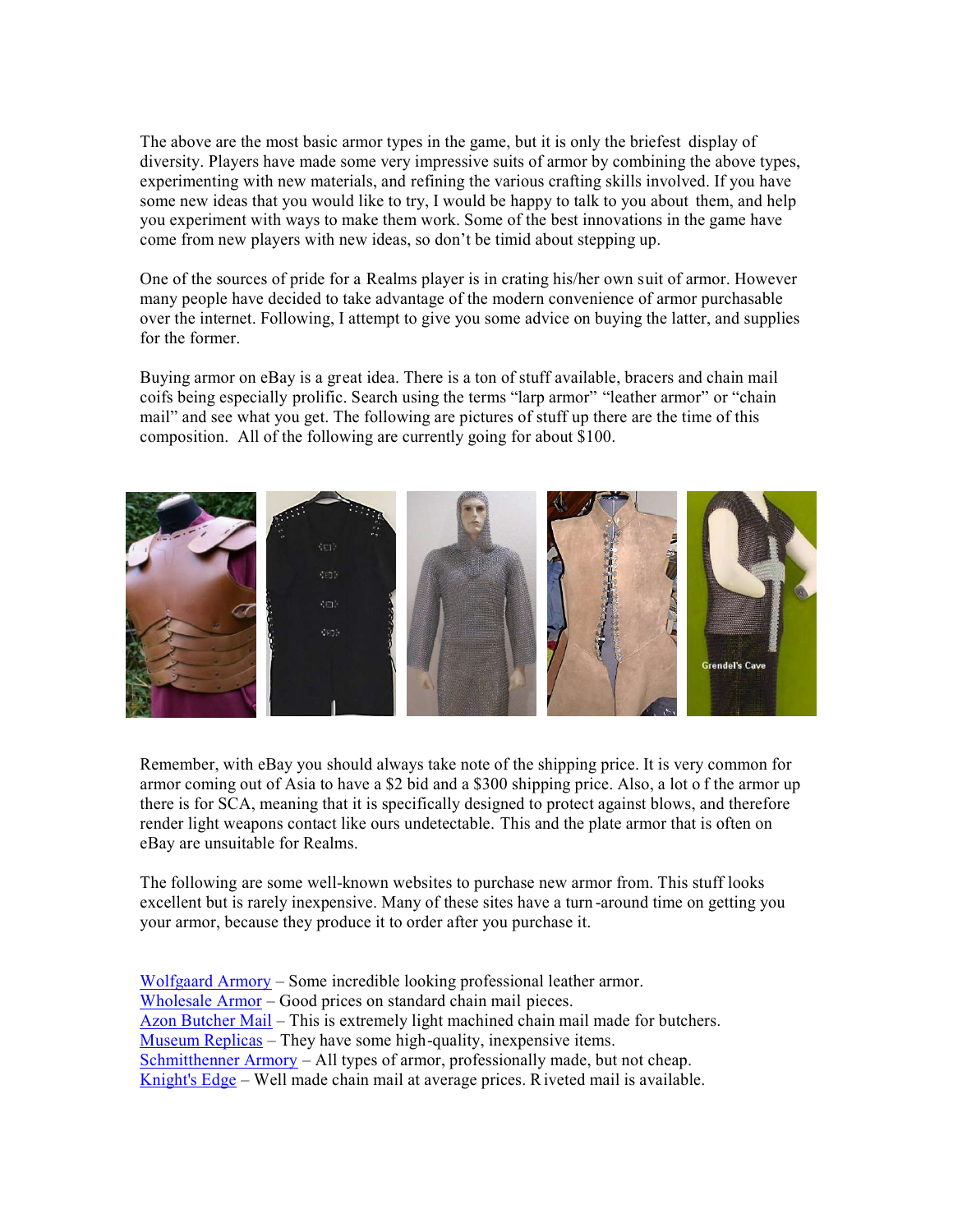For those of you who would like to try your hand at making your own armor, the following are links to some materials sites that you should really take a look at. If you are interested in armor construction, I recommend that you contact me with your ideas so I can give you some tips and provide you with any instruction that you might require. The skills involved in making armor are not hard to acquire, fun to practice, and will be useful for your entire career in the game… perhaps even beyond.

**Chain Mail:** Although you can make your own links by buying wire, wrapping it around a metal dowel, and cutting the rings by hand or with a power tool, most people these days tend to buy pre-cut rings. There are countless metals available to make chain-mail out of. Remember to read up on the properties of whatever metal you choose. It's oxidation (rusting) properties have a direct impact on the longevity of what you make. The malleability of the metal used will impact the durability. Never get steel that isn't galvanized or stainless, nor use aluminum that is any thinner than 16 gauge (higher numbers are thinner).

[The Ring Lord](http://theringlord.com/) – A great site for machine-cut rings in various materials.

**Leather and Lamellar Armor:** Leather and the tools involved to work it can be very expensive, but it is also very easy to find good deals. Although the below links point to [Tandy Leather](http://www.tandyleather.com) to show you examples of what you need, you can often find cheaper versions on eBay or in person at craft stores.

Rivets are the basic component of attaching leather (and other things) to leather. They are composed of two halves, one which compresses inside the other when hit with a hammer. Basic tools for using rivets are a rivet-setter and an anvil. There are also special hole-punches for making the holes in the leather the rivets will go through.

## [Rivets and Setters;](http://www.tandyleather.com/products.asp?dept=230) [Mini Anvil](http://www.tandyleather.com/products.asp?number=35010-00)[; Hole Punches](http://www.tandyleather.com/products.asp?dept=206)

Of course, the armor you make is going to have to be secured to your body some how. Two very common methods of doing this are with buckles or by lacing them up. With buckles, you create something of a mini belt which secures one side of the leather to the other. Laces work just like they do in a shoe. Grommets/eyelets are used with a special setter to create holes for the lacing.

## [Buckles;](http://www.tandyleather.com/products.asp?dept=48) [Grommets, Eyelets, and Setter](http://www.tandyleather.com/products.asp?dept=223)

If you are going to make lamellar armor then you might be looking for studs. A principle concern with studs is that they should not be pointed sharply enough to cause damage to weapons (or people). There are different kinds of studs as far as how they attach to the leather, but the simplest kind has two tabs coming off of the back which you can push (or cut slits for) through the leather and fold over on the other side.

[Studs and Spikes](http://studsandspikes.com/buy/studs-c-57.html)  $- A$  site with very good prices on the fold-over studs. [This](http://studsandspikes.com/buy/stud-cone-standard-p-48.html) is the model we used for the SMAC armor making workshop.

Another way you can make lamellar armor is by using plastic or metal plates. The common brigandine in the realms uses 2" wide plastic squares sewed into cloth or riveted into leather. Any rigid plastic will work for this purpose, but for the efficient cutting of 2" squares I usually purchase strips of plastic that are 2" wide, chop them off at 2" intervals and round the corners with a pair of scissors. 1" squares are often useful for the jointed parts of the armor that require extra articulation.